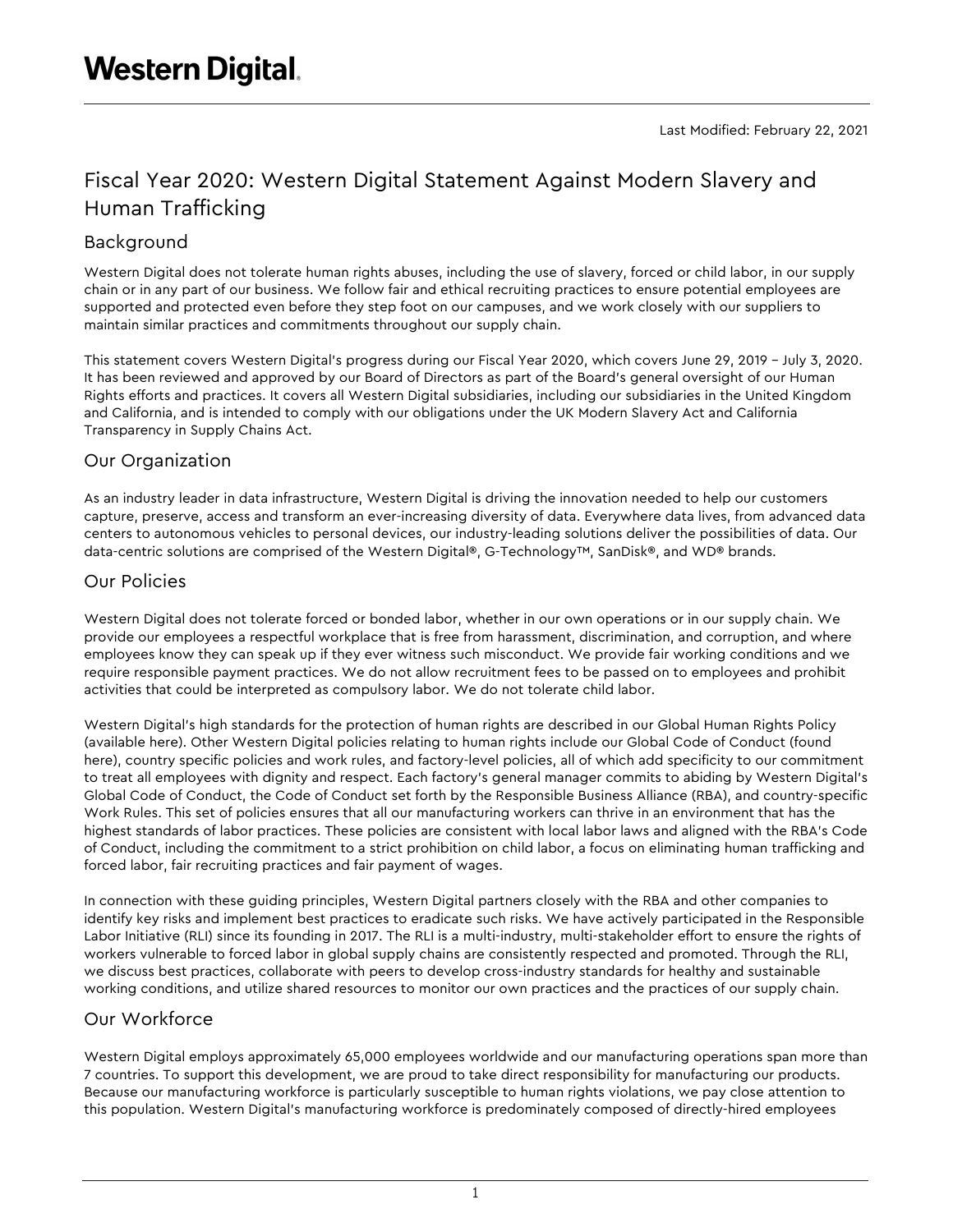whom we employ and manage ourselves. This gives us direct control over their working conditions, so we can ensure that they are treated with dignity and respect and experience fair and sustainable working conditions. We work closely and carefully with the labor brokers that source our manufacturing employees in Malaysia (the only location where we source employees from outside the country) and we prohibit labor brokers and their agents from collecting recruitment fees from prospective employees. We regularly audit the brokers' practices and only collaborate with brokers who strictly uphold our full commitment to fair labor practices. If we become aware of a labor broker who does not meet our high standards, we terminate the relationship with that broker.

#### Our Supply Chain

Western Digital's unique products and services require a similarly unique network of suppliers. We have approximately 300 direct material suppliers across 20 countries in Asia Pacific, Europe, the United States, and the rest of the world. We understand that a proactive partnership with our suppliers both strengthens our relationships with our suppliers, improves their performance, and ensures that critical policies are enforced throughout our supply chain.

Western Digital expects organizations in our supply chain to enforce our prohibitions against slavery and human trafficking, both within those suppliers' own operations and upstream with their own suppliers. Our suppliers are required to comply with all relevant laws and adhere to the RBA Code of Conduct, which includes multiple provisions directed at preventing any form of slavery and human trafficking. They commit not to use forced, bonded, or indentured labor, agree to employ workers on a purely voluntary basis, and agree to not retain identity or immigration documents unless required by law. In addition, employers in the supply chain may not require workers to pay recruitment fees and, if such fees are ever found to have been paid, they must be fully repaid to the worker based on our zero recruitment fee policy.

We regularly communicate these requirements throughout our supply chain. For example, each year we require our highest-volume and highest-risk suppliers to reiterate—in writing—their commitment to human rights protections. We focus these efforts on direct material suppliers that represent the vast majority of our annual supplier spend, as well as contract manufacturers, single source suppliers, and other strategic or high-risk suppliers. For our indirect material suppliers, we require this annual recommitment of on-site suppliers, all labor brokers, and any suppliers of e-waste. In 2020, we required 244 direct material suppliers and 236 indirect material suppliers to confirm adherence to the following:

- The UK Modern Slavery Act and the California Transparency in Supply Chain Act requiring voluntary labor;
- All work must be free and voluntary;
- No surrender of original identity documents by foreign workers;
- Workers must not be required to pay employers, brokers, or other similar agents recruitment fees or any related fees; suppliers must agree to repay any such fees that are found to have been paid within 90 days;
- No child labor;
- No harsh or inhuman treatment;
- Labor brokers will not engage sub-agents;
- Other suppliers will train their employees on these provisions;
- Adoption of policies and programs to comply with these requirements; and
- Cooperation with Western Digital regarding any issues that might arise on these topics.

#### Diligence, Remediation and Training

Western Digital constantly monitors our operations and supply chain for risks relating to slavery and human trafficking and takes swift action to remediate any issues found. Our factories generating finished goods have been audited biennially by the RBA for many years, and these thorough reviews of our facilities and practices help us maintain high standards for protecting our employees. For our manufacturing locations (finished goods and component) we have site Human Resource professionals who are well versed in labor issues particular to their region who are charged with monitoring our workplaces for potential issues.

We conduct human rights impact assessments from time to time, consistent with the UN Guiding Principles on Business and Human Rights, to evaluate and address potential human rights impacts of our business. In addition, our periodic enterprise-wide risk assessments specifically cover forced and child labor. Those assessments consider risks associated with the types of operations we have and the locations in which they are located, amongst other factors. They help us ensure our practices are aligned with our deep commitment to protect the rights of our workforce and create a positive and safe working environment for everyone. We have internal processes to manage any human rights or labor-related risks discovered through risk assessments or audits by developing targeted corrective action plans and tracking our progress against them. Through these assessments and our collaboration with industry experts, we have identified